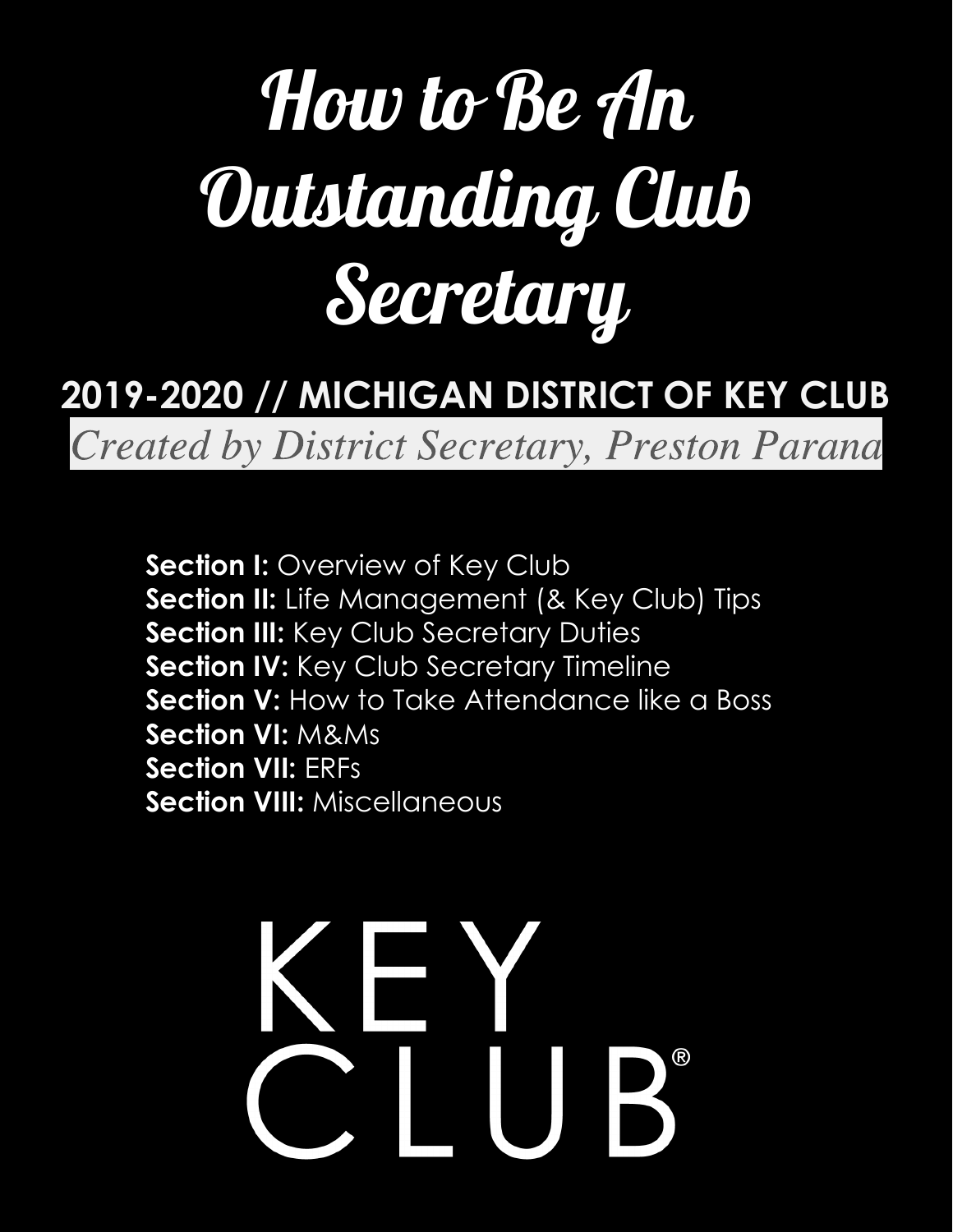# *What Even Is Key Club?*

"We don't make keys. We open doors."

# CORE VALUES OF KEY CLUB INTERNATIONAL

#### EADERSHIP // CHARACTER BUILDING // <mark>CARING // I</mark>NCLUSIVENESS

### KEY CLUB PLEDGE

*"I pledge, on my honor, to uphold the objects of Key Club International; to build my home, school, and community, to serve my nation and God; and combat all forces which tend to undermine these institutions."*

### BRANCHES OF THE KIWANIS FAMILY

- A. Key Club (High School)
	- a. The largest student led organization in the world
- B. Kiwanis (Adult Life)
- C. Key Leader (an AWESOME weekend-long conference)
- D. Circle K (College)
- E. K-Kids (Elementary School)
- F. Builder's Club (Middle School)
- G. Aktion Club (for the disabled/crippled)

# **SECTION I**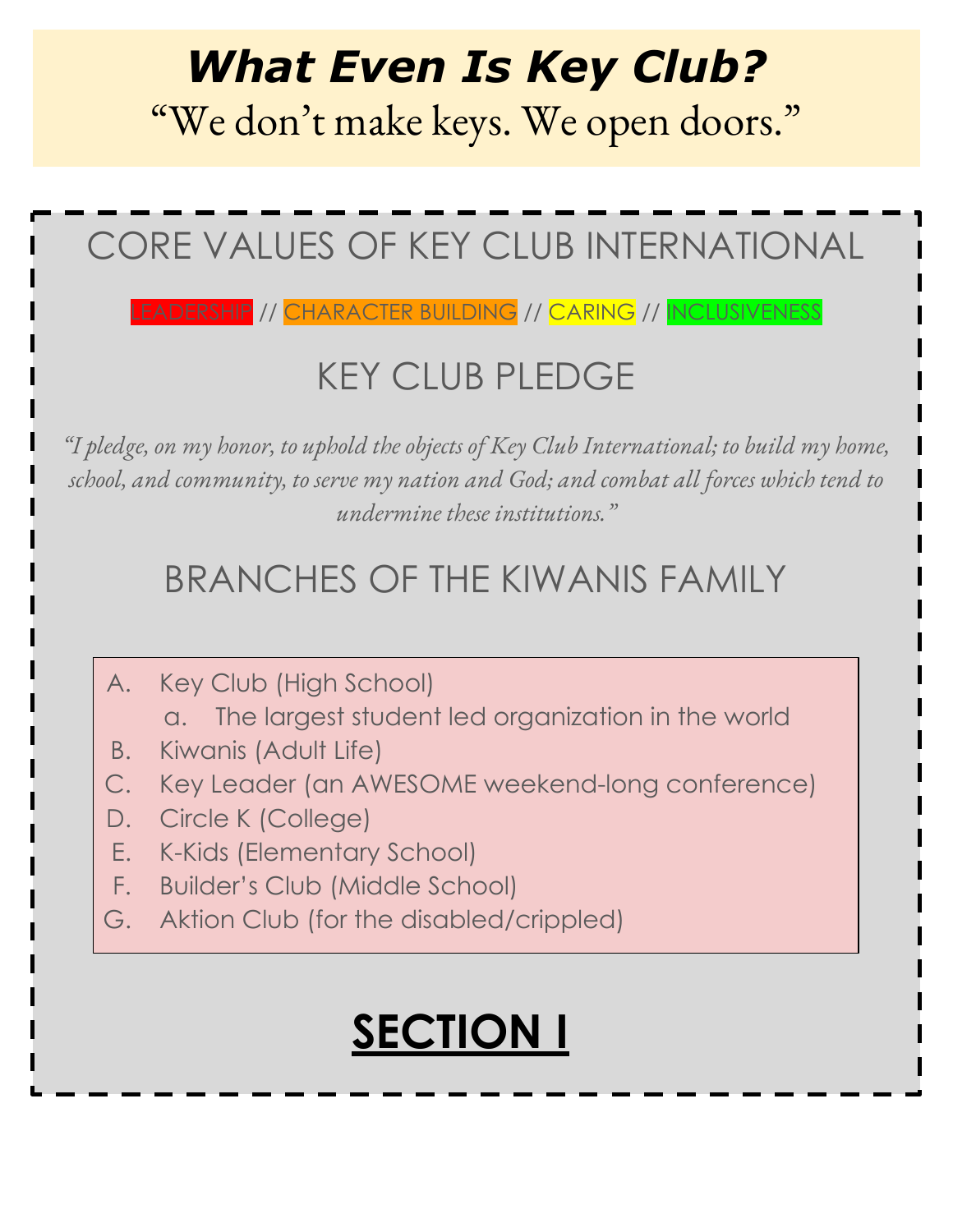# *Life Management & More* "Change isn't just a word. It's an action."

Time and stress. For some of us, we might lack one of these and possess heavily the other. But that's okay. Here are some strategies to reduce stress (from Key Club to school) and to utilize time more effectively.

- **● LET POSITIVITY OVERRULE YOU.** Have a good laugh, and talk to someone. Enjoy yourself and be happy!
- **● LEARN TO FORGIVE.** If you are upset with someone, you need to accept them for who they are and forgive them for their mistakes. Forgiveness = happiness.
- **● HAVE A GAME PLAN.** Carving out extra time for whatever needs to get done is "key" for success and optimal happiness.
- **● KNOW YOUR LIMITS.** If you are involved in too many things at once, give some time to yourself and take breaks. If it's too much, take yourself out of those situations.
- **● ESTABLISH GOALS.** Using SMART goals builds determination for you to become better and allows you to achieve what you want/need.
- **● REMOVE DISTRACTIONS.** Get in your zone, and get focused.

#### *Membership Recruitment*

It's essential to recognize that membership recruitment is not easy. It requires enthusiasm, determination, and creativity. Therefore, emphasizing growth is important, because it will bring your club an enhanced ability to raise funds for charity, and serve your community through special activities.

# **SECTION II**

#### *So… what do we do?*

- 1. Establish goals & follow through with them
- 2. Consider past problems, and develop approaches to fix them
- 3. Emphasize attendance, participation, & engagement at meetings
- 4. Make meetings worthwhile
- 5. Provide valid purpose & agenda to the meetings
- 6. Spread the importance of service to your school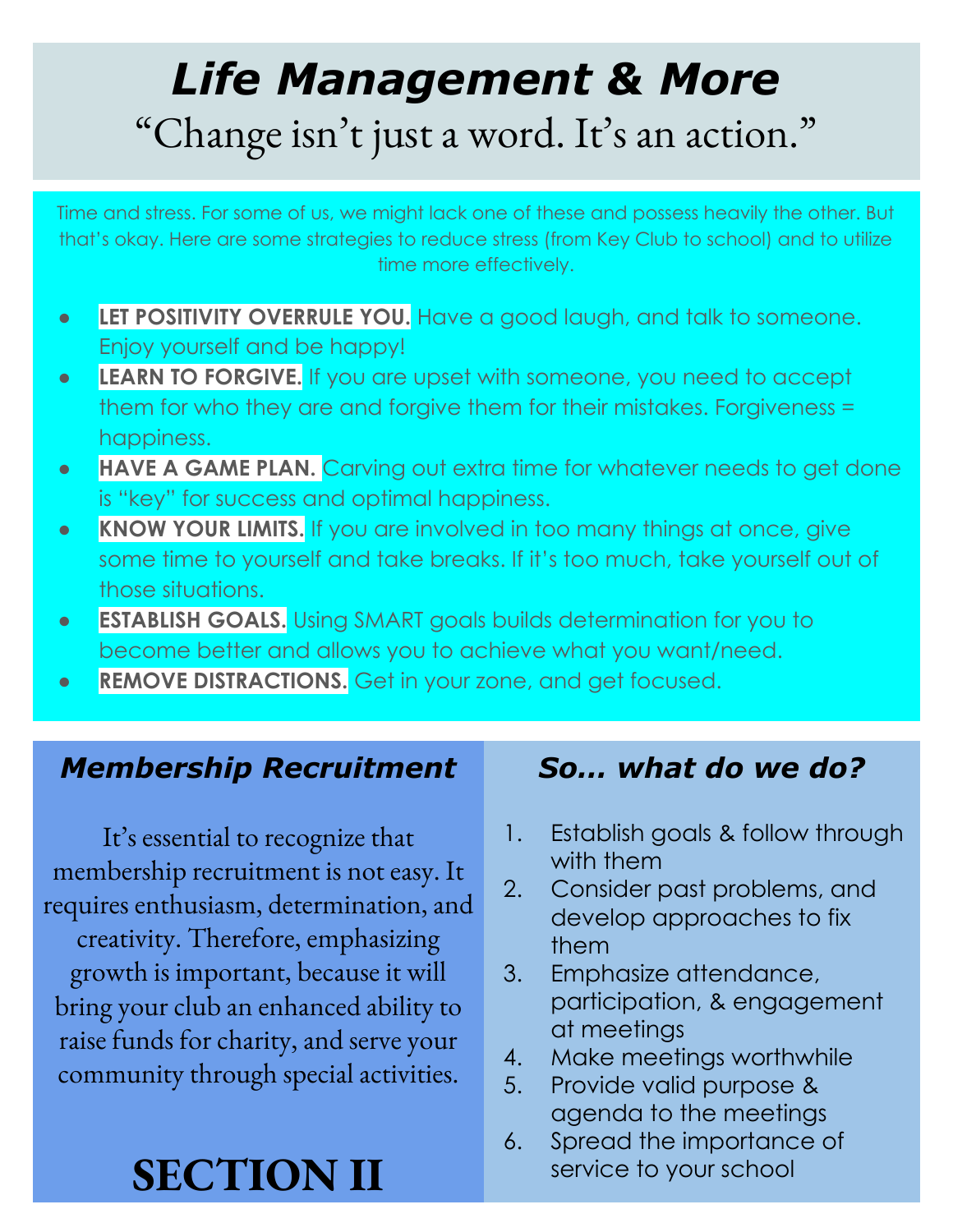# *Key Club Secretary Duties*

### "Leadership is the capacity to translate vision into reality."

Why are club secretaries of value in Key Club? Because they organize all club files and manage all records. In addition to this packet, remember to listen to all advice of your past club secretary.

# *What does a club secretary do after all?*

- **Maintain** the record file of your Key Club. Remember that it must be organized and include the follow items:
	- District & club bylaws, district constitution, Key Club guidebook
	- Timeline of your Key Club progress
	- Committee details (reports/list of committee)
	- Minutes of general and board meetings
	- Club's past Annual Achievement Reports
	- Contact information of current Key Club officers
	- All Key Club International & district literature
	- Current & past annual dues submissions
- **Record** detailed club minutes (notes) with important information
- **Complete** Monthly Report Forms, Election Report Forms, and AARs
- **Develop** a club roster with personal information of all club members & involvement
- **Utilize** SMART goals to develop new approaches for club success
- **Take attendance** at meetings using a digital/physical system
- **Contact** your Lieutenant Governor with reminders regarding divisional meetings, and your District Secretary on questions regarding MRF & ERF completion
- **Update** your Key Club's membership roster (TIP SHEET located [HERE!](https://docs.wixstatic.com/ugd/16a025_c495adf587084a02984c2472de2856ac.pdf))
- **Establish** effective lines of communication with your board, and share ideas through a group chat
- **Provide** recognition to board/club members with outstanding attendance, participation, & execution for service
- **Create** a survival guide binder for your successor with this information

For more information, go to https://www.mikeyclub.org/officer-resources.

### *SECTION III*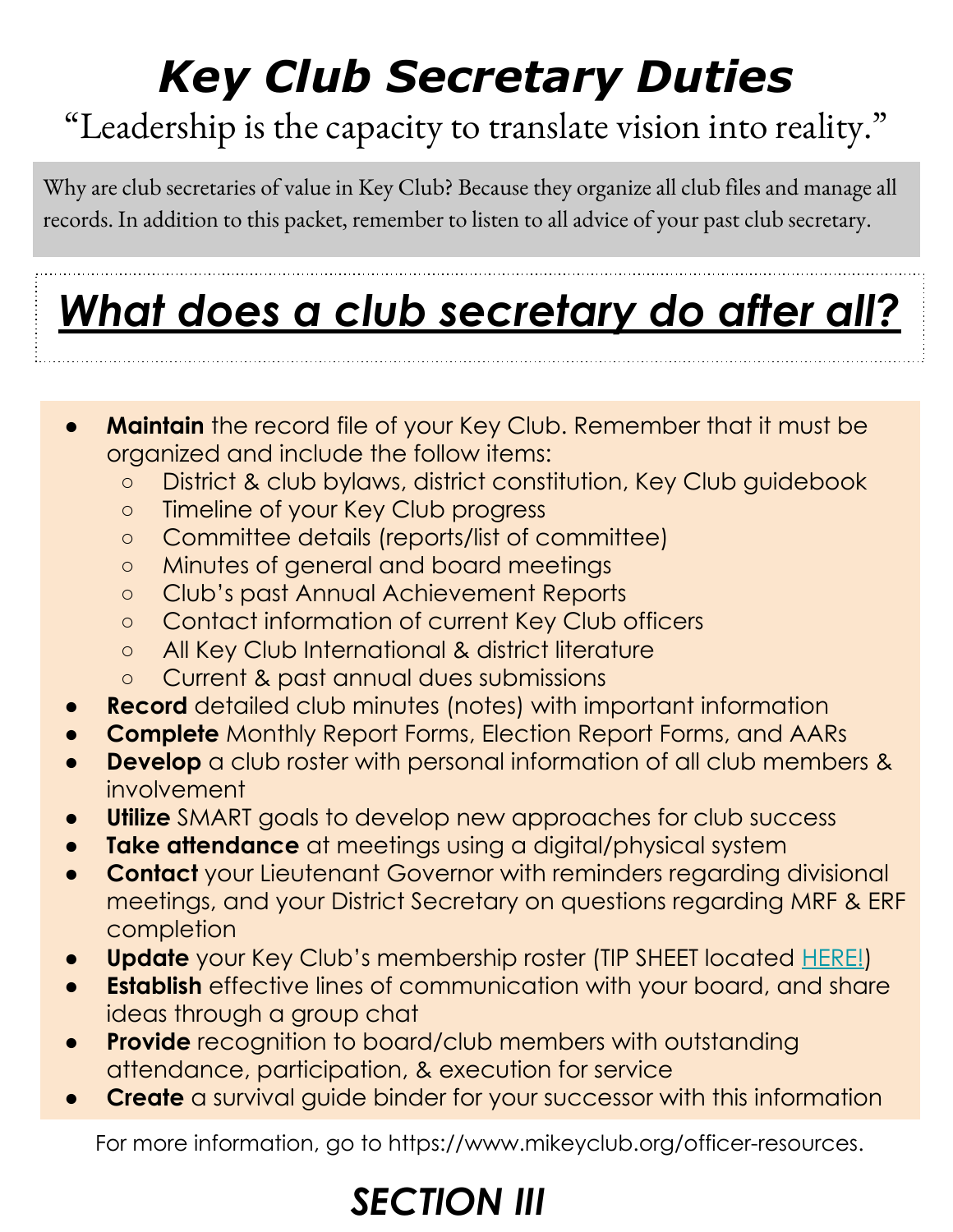# *Key Club Secretary Timeline* "I want it, I got it"

#### **Weekly Duties:**

- Attend club, board, and Kiwanis club meetings  $\bullet$
- Record detailed meeting minutes in a Google Doc/PDF file that is concise but  $\bullet$ contains all necessary detail from meeting
- Attend club functions/events, and take note of how successful they were, how many people showed up, and other details
- Create and provide sign-up sheets for events at meetings for members with boxes to indicate name, email, phone number, etc.
- Attend divisional events such as interclubs & DCMs ●
- Communicate with your board, members, and LTG
- Update all records on file ●
- Keep track of attendance at each meeting, include in your minutes

#### **Monthly Duties:**

● Complete your DIGITAL MRF, and email your LTG and District Secretary with any questions

#### **Annual Duties:**

- Attend your divisional OTC and receive training from your LTG  $\bullet$
- Assess the primary problem at hand by developing solutions, with the help of  $\bullet$ SMART goals. Take small steps at a time, by using club resources, advertising if necessary, and being creative
- Submit your annual Election Report Form (ERF) after your elections have been ● held to your LTG and District Secretary (physical & digital)
- Update your membership roster using keyclub.org/MUC  $\bullet$
- Assist the upcoming secretary & prepare a survival binder  $\bullet$

### **SECTION IV**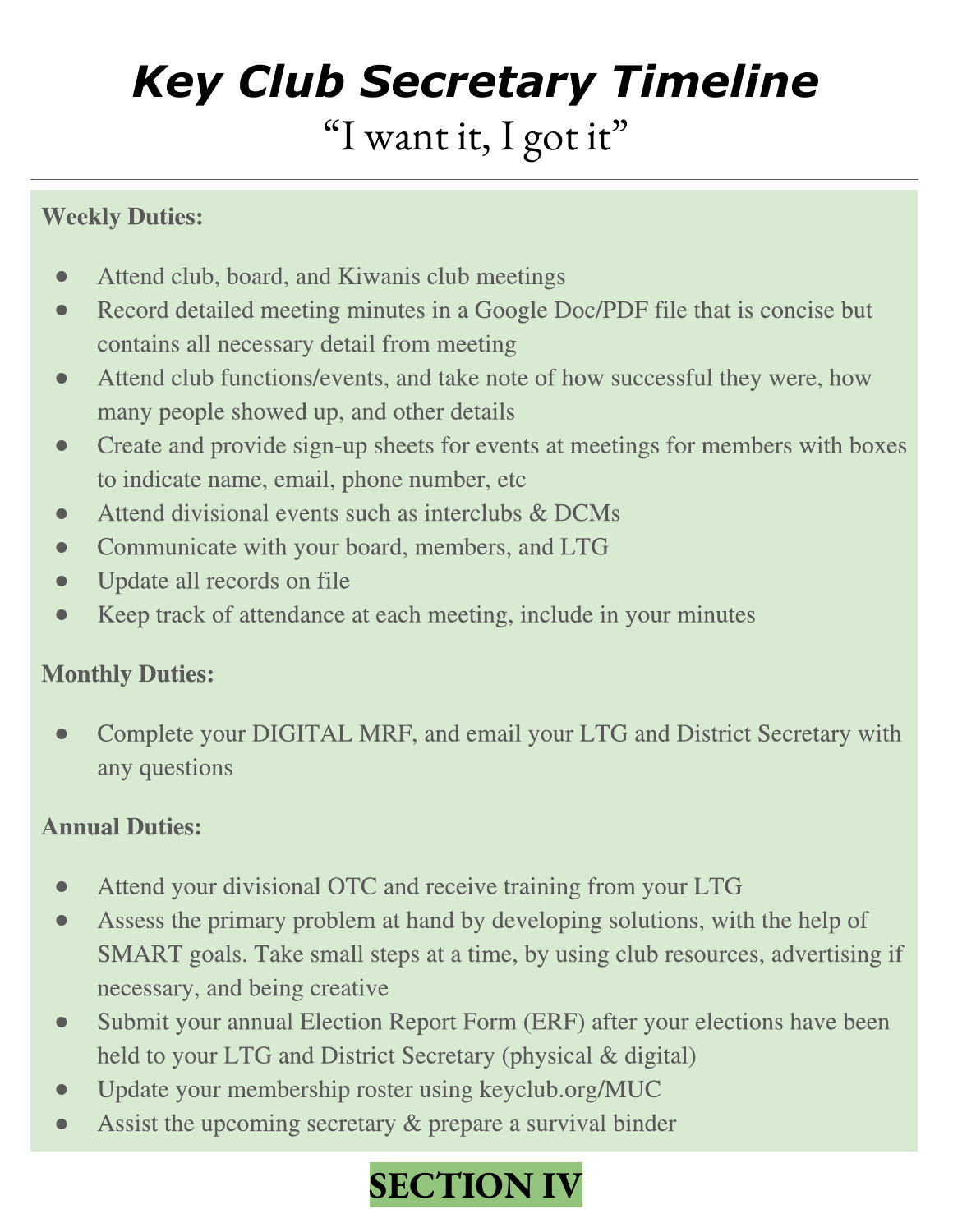# *How to Take Attendance* "Smile and the world smiles with you."

Like a boss, too. Not only is taking attendance a part of your duties as club secretary, but it also takes count of the active members in your club. Taking attendance in a complex, organized manner definitely peaks member feedback. So, here are some tips that you can use to take attendance like a "boss."

#### *Surveying*

Provide some sort of form where members sign-in for their annual meetings. In this survey, be sure to ask questions of their Key Club experience. Ask them questions involving: quality/quantity of events; making new friends; how many activities they have done this month; and funniest moment of the month.

#### *Interaction*

Give members a purpose to come to meetings. Allow members to interact during fundraisers, events, and meetings. Increasing overall communication is beneficial to your club members; you get to know what went good with the meeting, while the members make new friends and have an overall good experience.

#### *Engagement*

Remember that you must develop agendas/minutes for your meetings. Plan engaging activities while taking attendance. Table by table, do an energizer, and offer prizes to the most passionate member of the group. Remember to include these agendas online, and to take pictures/Boomerangs that you can post online to engage your members on what they missed.

#### *Networking*

Get to know your members so that, when you take attendance, you can offer extra resources to those who may not make this week's meeting. Creating a meaningful member relationship is important because you are serving your home, school, and community as club secretary. You need to get to know your community to the point where you are always by its side when it needs you.

#### **SECTION V**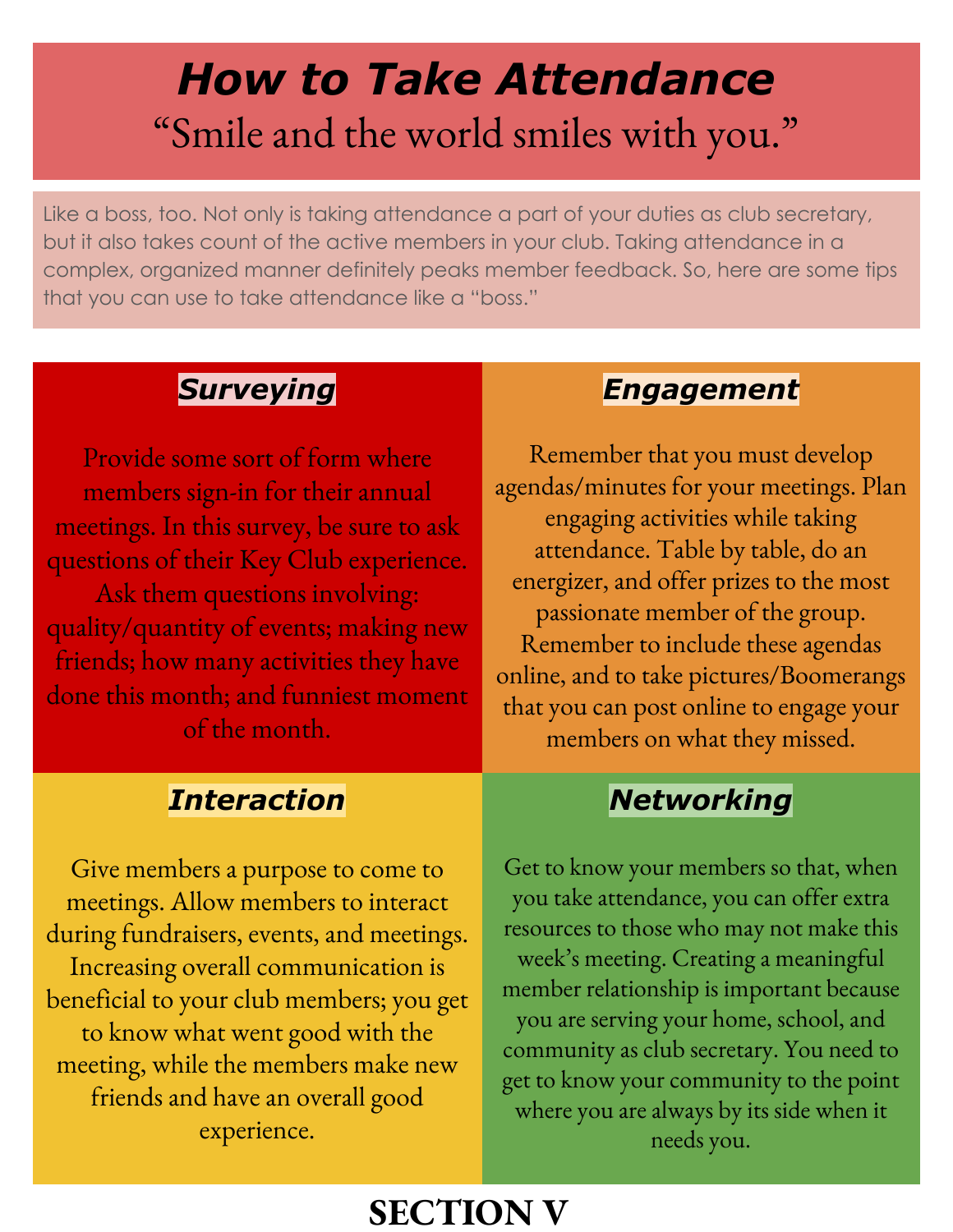# *What are M&Ms? The candy?*

"If we give a little love, maybe we could change the world."

No, they are not candy. They stand for Monthly & Minute Reports! This is one of the most important duties that you have on the club board: submitting monthly and annual report forms. Why are they important? Because they provide crucial information that verifies your club activity to the District Secretary & your Lieutenant Governor. This information includes: the meeting minutes of your club, events, and updates in the club/board.. Read the tips below to see how to submit your Monthly Report Form.

- **MRFs seem intimidating. They're not.** All they really ask is for meeting minutes/agendas, club event details, and changes in membership/board.
- **These sections don't need tons of info.** Simply follow the instructions, and you'll be on your way.
- **● Yes, these forms are required for all club secretaries.** Remember that we have now switched *COMPLETELY* to the digital Monthly Report Form, that can be found [here.](https://docs.google.com/a/mikeyclub.org/forms/d/1hIxCoHIMCjrruKRh1bBme3XT3-93E0v3a4FpuN6l7O8/edit?usp=drive_web)
- **● Can I still use the 2018-2019 Google Form? No.** This form will be closed starting May 1st for all club secretaries. This means that you must start using the 2019-2020 form IMMEDIATELY!
- **What if I submit my monthly late? That's okay. HOWEVER, your club will** no longer qualify for the 100% Monthly Submission award at SLC. So, try to get those monthlies in on time!
- **● Where did the Activities Report Form go?** It is now EMBEDDED in the Google Form. You no longer need to submit a PDF/Google Doc of this form. Follow the instructions, and remember to complete it carefully.
- **What is the Minutes Report Form?** This form you may use for submitting your minutes/agendas/meeting details into that section. You do not need to follow this format, as it is a template that one can use if they pleased. Click [here](https://docs.google.com/document/d/1kCcAfZNKTnnwbq88KOxqLXXSrxcNfoenr4Eh9Rnxpds/edit) to locate the Minutes Report Form.
- **● I'm confused. What do I do?** You have two options. Continue reading until the last page for some AWESOME tip/instructions resources. Then, contact me at [secretary@mikeyclub.org](mailto:secretary@mikeyclub.org) for more information.

For more information, go to<https://www.mikeyclub.org/e-board>, and scroll to the Secretary portion.

### *SECTION VI*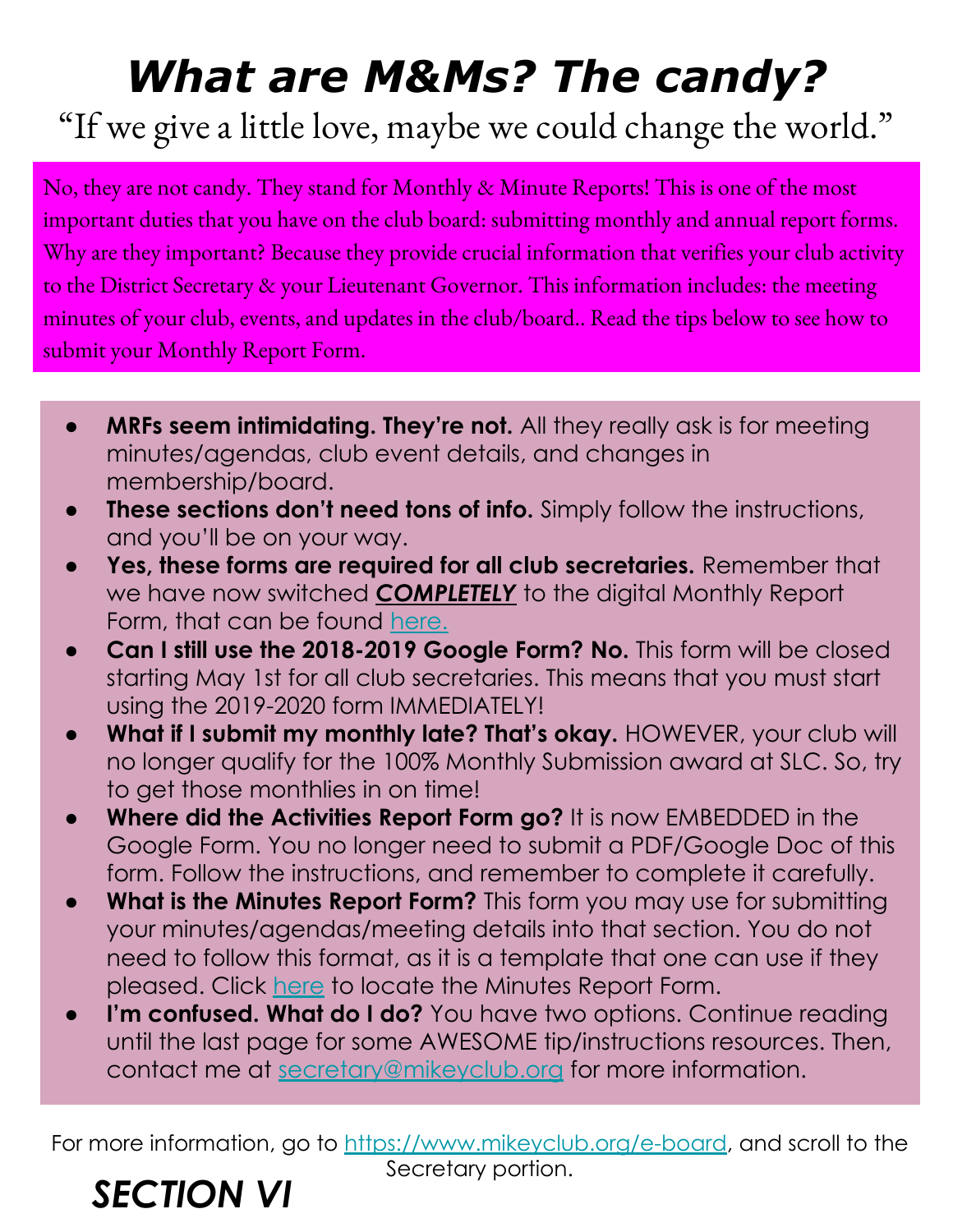# *What are ERFs?*

"Hey, what happened to the butterflies?"

ERFs, also called Election Report Forms, are the items that your Lieutenant Governor CONSTANTLY bugs you about. Why are these important? They collect your club board's contact information that I use in order to ensure to the Michigan District of Key Club that your club is active and has elected the new club officers for the upcoming service year. For more information & updates, please read my main points below.

- **● ERFs also seem intimidating, but they aren't.** Just fill in all the blanks with the information it asks for (including phone numbers, names, and emails). **Remember that these forms are required for all clubs.**
- **● School ended and I forgot to fill our club's ERF. What now?** Have a call with your club officers to fill it together, or text your officers to retrieve their information. Remember to get in contact with your Faculty/Kiwanis advisor with their information as well.
- **● What other info do I need?** School location, principal, meeting time & place, & sponsoring Kiwanis club.
- **● Are there both a physical & digital copy of an ERF? YES, YES, YES!!**  Although the digital copy is more recommended, you can find both located [here,](https://www.mikeyclub.org/e-board) but remember to scroll to the Secretary portion to find both.
- **● If I fill out a physical ERF, who do I send it to?** Send it to your Lieutenant Governor, and your District Secretary ([secretary@mikeyclub.org\)](mailto:secretary@mikeyclub.org).
- **● What if there are changes in the club board?** Then, remember to email your LTG and your District Secretary with such changes, and with appropriate new contact information for officers.
- **● What digital form shall I use for submitting ERFs?** Remember that the 2018-2019 will no longer accept responses starting May 1st. Click [here](https://docs.google.com/forms/d/1Fw8gopAJRx_Df_s1ryDGpMo6D-gJNwc8a8GpTiAJH5w/edit) for the digital form of ERFs.
- **● When are ERFs due for submission?** ERFs for all clubs of the Michigan District are due by September 1st (excluding Fall Elections clubs).
- **● After sending in our ERF, is there anything else I should do? YES.**  Remember that when your club changes, you must change your club roster on the MUC. Tips on this are located on the next page.
- **I'm still confused. What do I do now?** Read the tips on the next page, and if they are of no help, then contact me at [secretary@mikeyclub.org](mailto:secretary@mikeyclub.org) with any questions you may have.